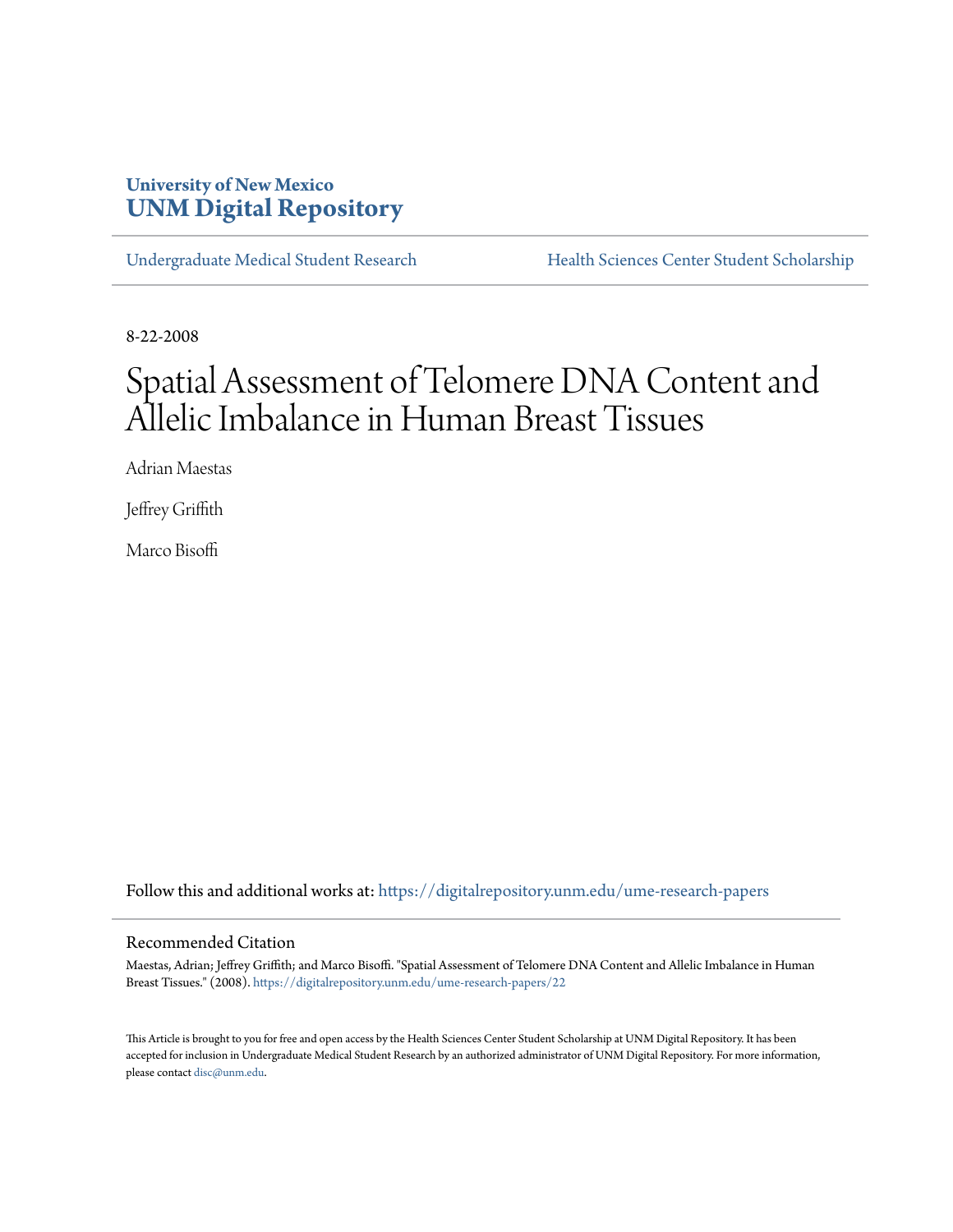# **Spatial Assessment of Telomere DNA Content and Allelic Imbalance in Human Breast Tissues**

Adrian Maestas School of Medicine University of New Mexico

Jeffrey Griffith, PhD Marco Bisoffi, PhD Dept. of Biochemistry and Molecular Biology School of Medicine University of New Mexico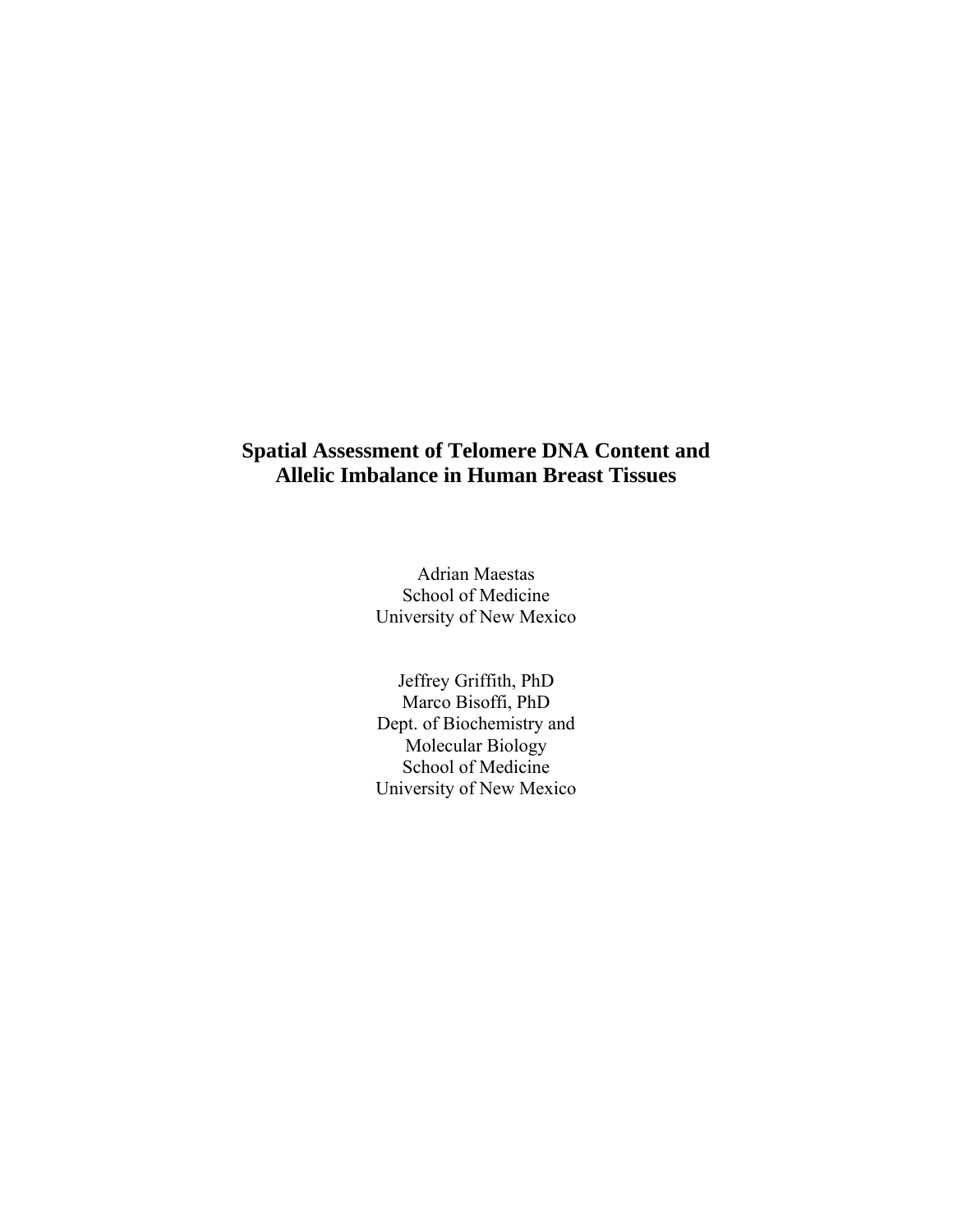## **Introduction**

Detailed mechanisms for the development and progression of breast carcinoma remain largely unknown. However, some key insights are known like the role of genomic instability, which is believed to be an initiating event in tumorigenesis.

The loss of telomere function is one mechanism of attaining genomic instability.<sup>1</sup> Human telomeres are nucleoprotein structures that support chromosome ends and protect them from being marked as DNA double strand breaks. They aid in preventing genomic errors that can result in chromosomal degradation, recombination, and genomic instability.<sup>2</sup> Unfortunately, telomeres can become eroded and therefore dysfunctional. This is a common occurrence in tumors and confers the ability to change gene**tic** and phenotypic profiles leading to malignant characteristics.<sup>3</sup> Previous research has demonstrated that telomere length and/or telomere DNA content is a predictor of disease progression in breast carcinoma and other cancers.4

 In addition to telomere aberrations, another marker of genomic instability is allelic imbalance, which is a situation where one allele of a gene pair is lost or amplified. In this study allelic imbalance was assessed by looking at the ratio of peak heights of heterozygous loci using a multiplex PCR assay.<sup>5</sup> Both forms of genomic instability, allelic imbalance and telomere attrition, arise in breast tumors and in adjacent histologically normal tissue.<sup>6,7</sup> As a result, it has been hypothesized that within histologically "normal" breast tissues adjacent to tumors lie a store of pre-malignant, yet potentially tumorigenic cells.<sup>5</sup>

Heaphy *et al*. (from the Griffith/Bisoffi lab) investigated the relationship between genetic alterations in tumors and matched tumor-adjacent histologically normal (TA-HN)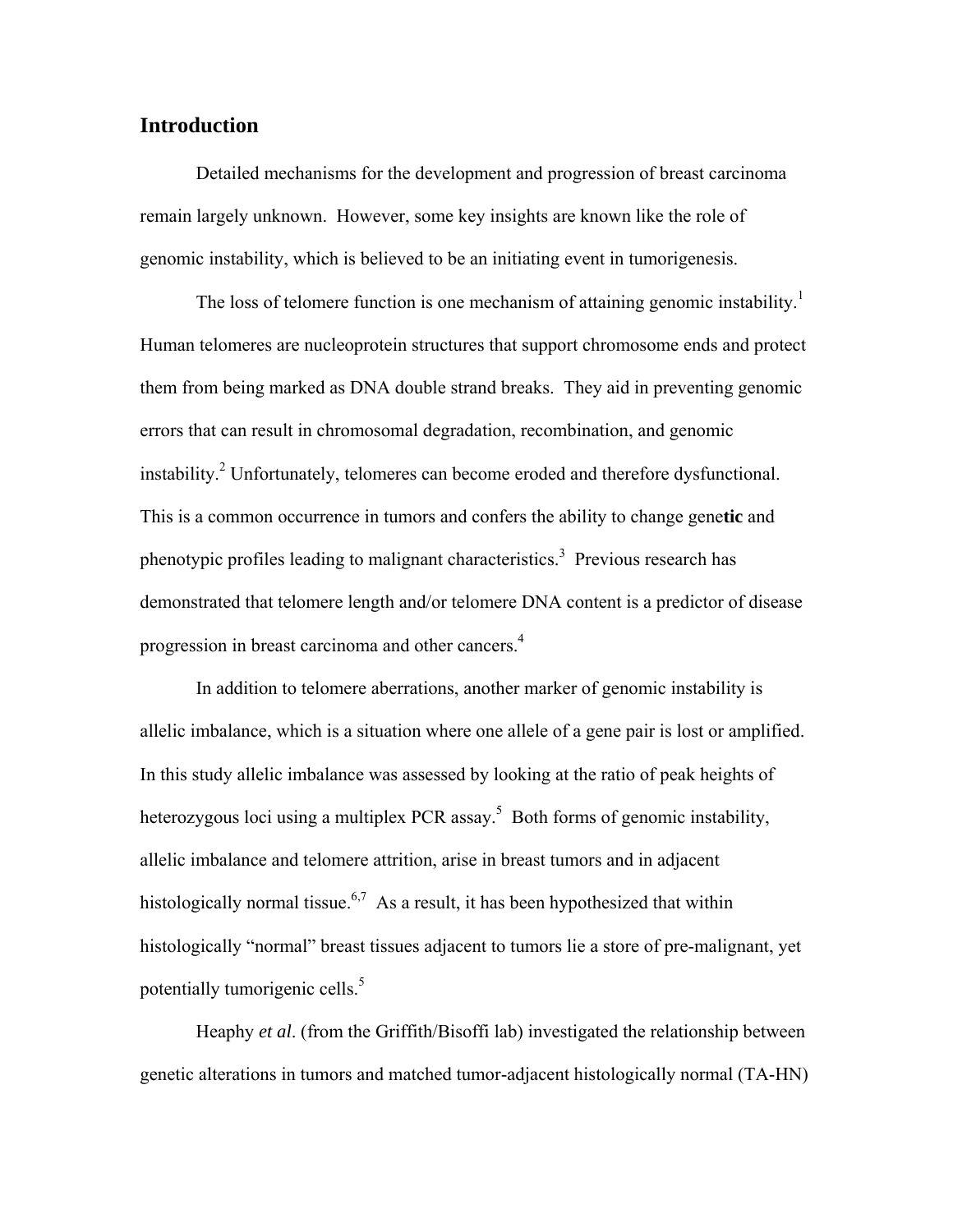tissues in two groups of breast cancer. One group included tumor and matched TA-HN tissue taken at 1cm and 5cm from tumor margins. It was found that the breast tumors demonstrated properties of the matched TA-HN breast tissue at 1 cm, and there was conservation of unbalanced alleles in these samples. The average telomere content (TC) in the TA-HN 5cm and TA-HN 1 cm tissues was 101% and 66% of TC in normal placental DNA standard, respectively. The average TC of breast tumors was 59%. TC of the TA-HN 5cm tissue was within the range of normal (non-tumor) tissue. However, TC of the TA-HN 1cm tissue was significantly less than the normal breast tissue and TA-HN 5cm tissue. Mean TC in tumor and TA-HN 1cm was nearly the same.

The degree of genomic instability in these breast cancer samples was further analyzed for allelic imbalance (AI) at 16 unlinked microsatellite loci. Results from the Heaphy *et al.* study showed that in one group of breast tumors the mean number of unbalanced loci in the TA-HN 1cm and tumor tissues was 0.42 and 1.25 loci per specimen, respectively. This was roughly 5 and 15 times higher than the incidence in the TA-HN 5cm tissues. In a second group of breast tumors the mean numbers of unbalanced loci in the TA-HN (undefined distance from tumor) tissues and matched tumors were 2.61 and 2.48 loci per specimen respectively, and they were significantly higher than normal breast tissue.

These were the first studies to investigate genomic instability at defined distances of 1cm and 5cm from surgical tumor margins. They found that genomic instability in these tissues was a function of distance from the tumor margin, and the extent of genomic instability decreased with increasing distance from the tumor margin. As a result, Heaphy *et al*. proposed a hypothesis that breast epithelial carcinogenesis occurs at higher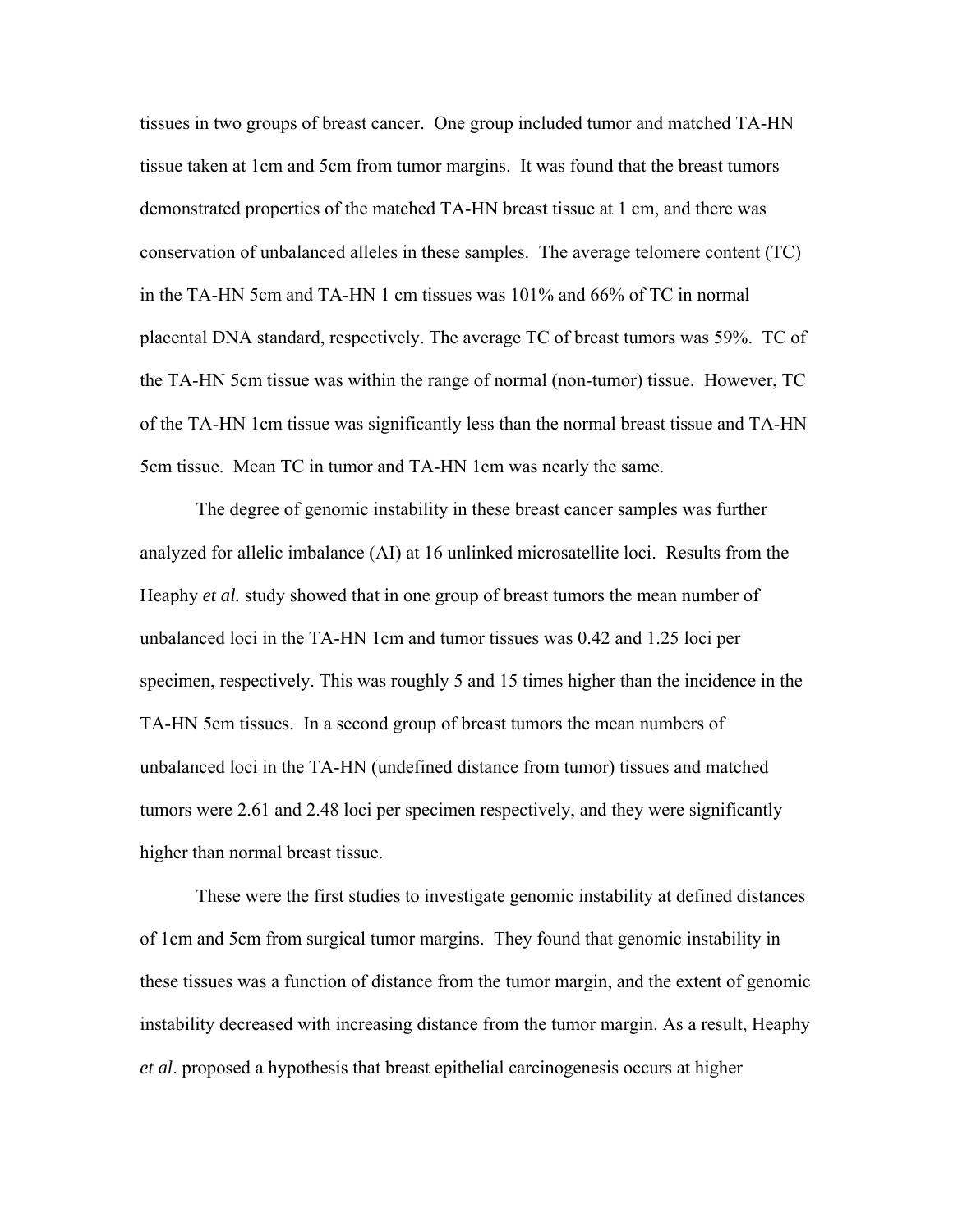frequency in fields of cells with increased genomic instability. All together a strong case for field cancerization was made and supported by this studies.

 The aim of this current project was to further explore the extent and spatial distribution of genomic instability in tissue adjacent to breast tumors based upon the results of recent Heaphy *et al*. work which looked at TA-HN tissue in only one direction at 1cm and 5cm from the margins of tumors. To accomplish this goal, two novel aspects of a proposed field of cancerization were introduced and investigated. These aspects were to evaluate genomic instability in more than one direction and at an additional point of 3cm from the margin of tumors. For the multidirectional aspect of the study one patient breast tissue sample was used. It consisted of breast tumor, TA-HN breast tissue taken at 1cm, 3 cm, and 5cm in two directions (perpendicular) away from the tumor margin, and contralateral normal breast tissue. To define a more precise relationship between genomic stability as a function of distance from a tumor we looked at six independent breast cancer tissue samples and their respective TA-HN tissue taken in one direction at 1, 3, and 5 cm from the margins of breast tumors. Here the novel component was the addition of a middle point taken in TA-HN tissue at 3cm from a tumor margin.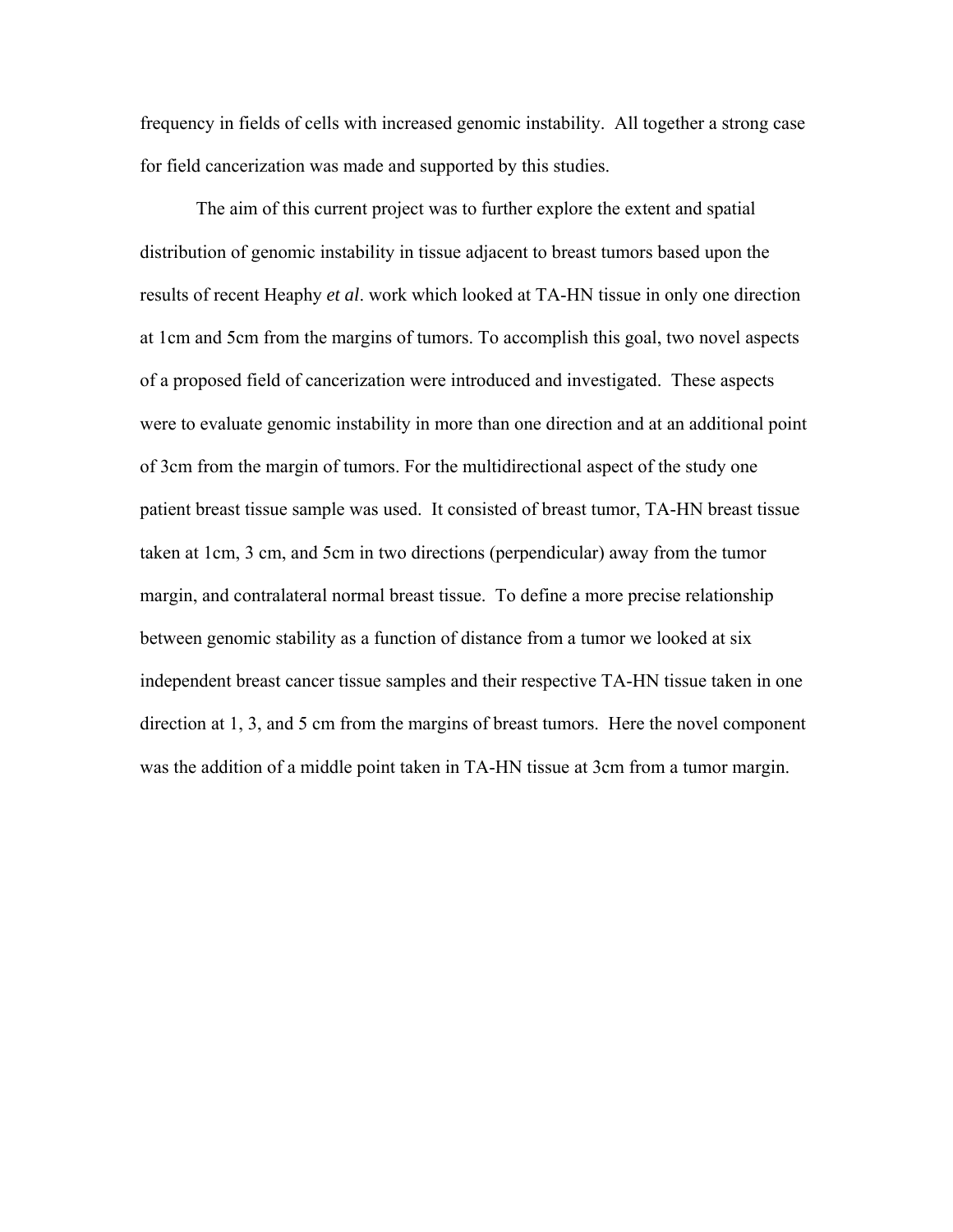## **Methods and Materials**

#### *Breast Tissue Samples*

As approved by the UNM Human Research Review Committee (HRRC #03-085), a set of human breast tissue was used in this study. The tissue came from seven women who underwent mastectomies for breast carcinoma and was provided by the UNM Health Sciences Center Pathology Laboratory (in collaboration with Nancy Joste, MD and Myra Zucker, PA). The breast tissue was donated as "remnant material" after pathological evaluation. Approximately 500mg of tissue was excised from the tumors and sites 1cm, 3cm, and 5cm from the visible tumor margins. Contralateral normal breast tissue was also excised from one individual for the multidirectional study. This patient tissue set also had tissues excised in two perpendicular directions from the margin of it's tumor. 10-12 μm sections of the breast tissue was prepared and stained with hematoxylin and eosin and examined microscopically to verify histologically normal and tumor tissue. *DNA Isolation and Quantification* 

DNA from breast tissue samples was isolated using Qiagen DNeasy Tissue kits as previously described<sup>5</sup>. The isolated DNA was quantified using Picogreen dsDNA quantification reagent, an ultra-sensitive nucleic acid stain, and a fluorometer. *Telomere DNA Content (TC) Assay* 

TC was measured using the slot blot titration assay as previously described.<sup>9</sup> Isolated DNA was denatured at 56°C in 0.05 M NaOH/1.5 M NaCl, neutralized in 0.5 M Tris/1.5 M NaCl, and applied and UV cross-linked to Tropilon-Plus blotting membranes (Applied Biosystems, Foster City, CA). A telomere-specific oligonucleotide, end-labeled with fluorescein,  $(5'-TTAGGG-3')_4$ -FAM, (IDT, Coralville, IA) was hybridized to the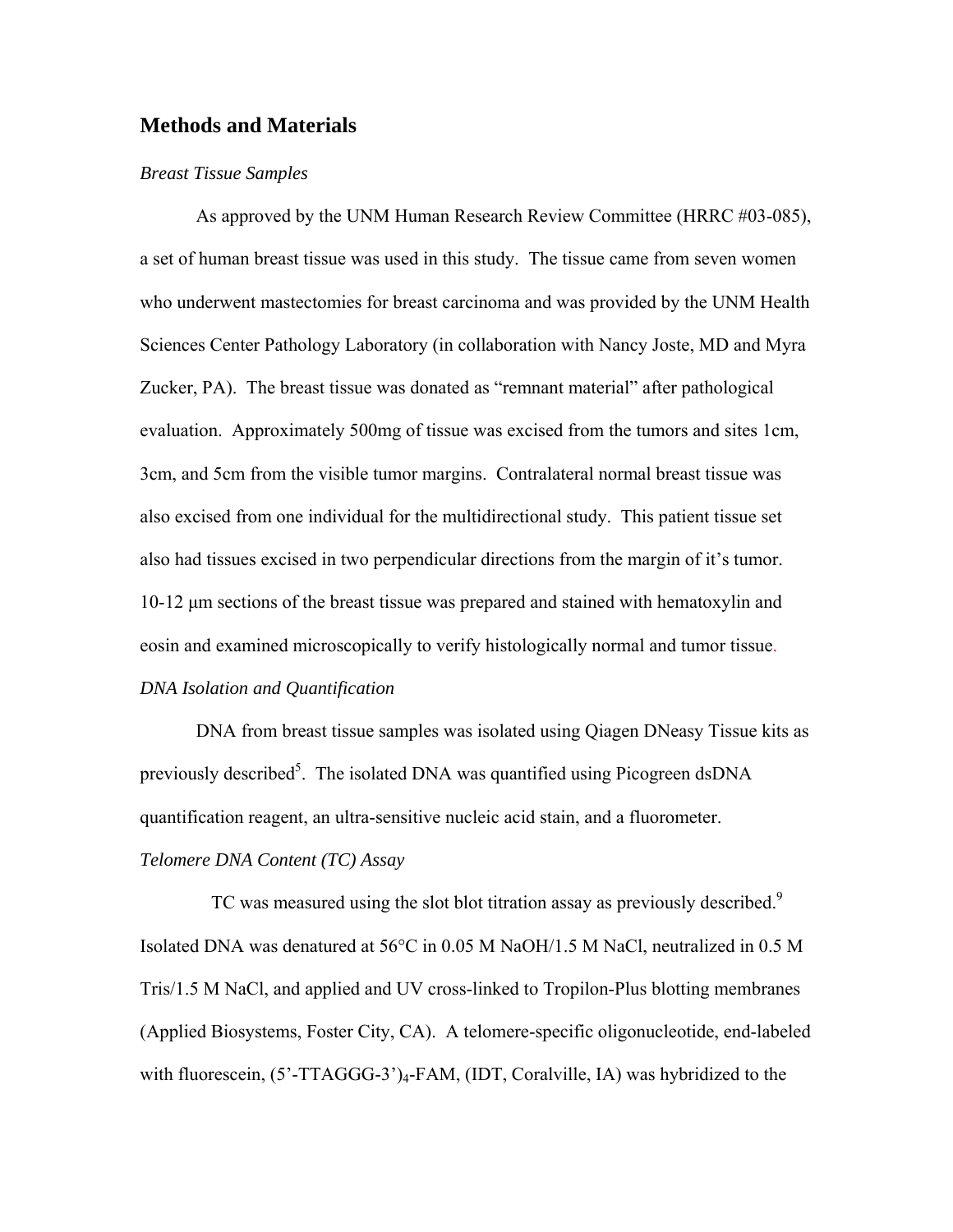genomic DNA, and the membranes were washed in wash buffers containing SSC and SDS of increasing stringency to remove non-hybridizing oligonucleotides. Hybridized oligonucleotides were detected using an alkaline phosphatase-conjugated anti-fluorescein antibody that produces light when incubated with the CDP-Star substrate (Applied Biosystems, Foster City, CA). Blots were exposed to Hyperfilm<sup>®</sup> for 1-2 min (Amersham Pharmacia Biotech, Buckinghamshire, UK) and digitized by scanning. The intensity of the telomere hybridization signal was measured from the digitized images using Nucleotech Gel Expert Software 4.0 (Nucleotech, San Mateo, CA). TC is expressed as a percentage of the average chemiluminescent signal of four replicate DNA samples compared to the same amount of a placental DNA standard.<sup>5</sup>

#### *Allelic Imbalance (AI) Assay*

DNA (approximately 1 ng) was amplified using the AmpFlSTR Identifiler PCR Amplification Kit (Applied Biosystems, Foster City, CA) using the manufacturer's protocol. Each multiplex PCR reaction amplifies 16 unlinked, genome-wide short tandem repeat (STR) microsatellite loci (Amelogenin, CSF1PO, D2S1338, D3S1358, D5S818, D7S820, D8S1179, D13S317, D16S539, D18S51, D19S433, D21S11, FGA, TH01, TPOX and vWA). Each of the PCR primers were labeled with one of four fluorescent dyes (6-FAM, PET, VIC and NED), each with a unique emission profile, allowing the simultaneous resolution of amplicons of 16 similar sizes. PCR products were resolved by capillary gel electrophoresis and detected using an ABI Prism 377 DNA Sequencer (Perkin Elmer, Foster City, CA). Data was analyzed using the ABI Prism GeneScan and Genotype Analysis software (Applied Biosystems, Foster City, CA). The ratios of peak heights from all were calculated. By convention, the allele with the greater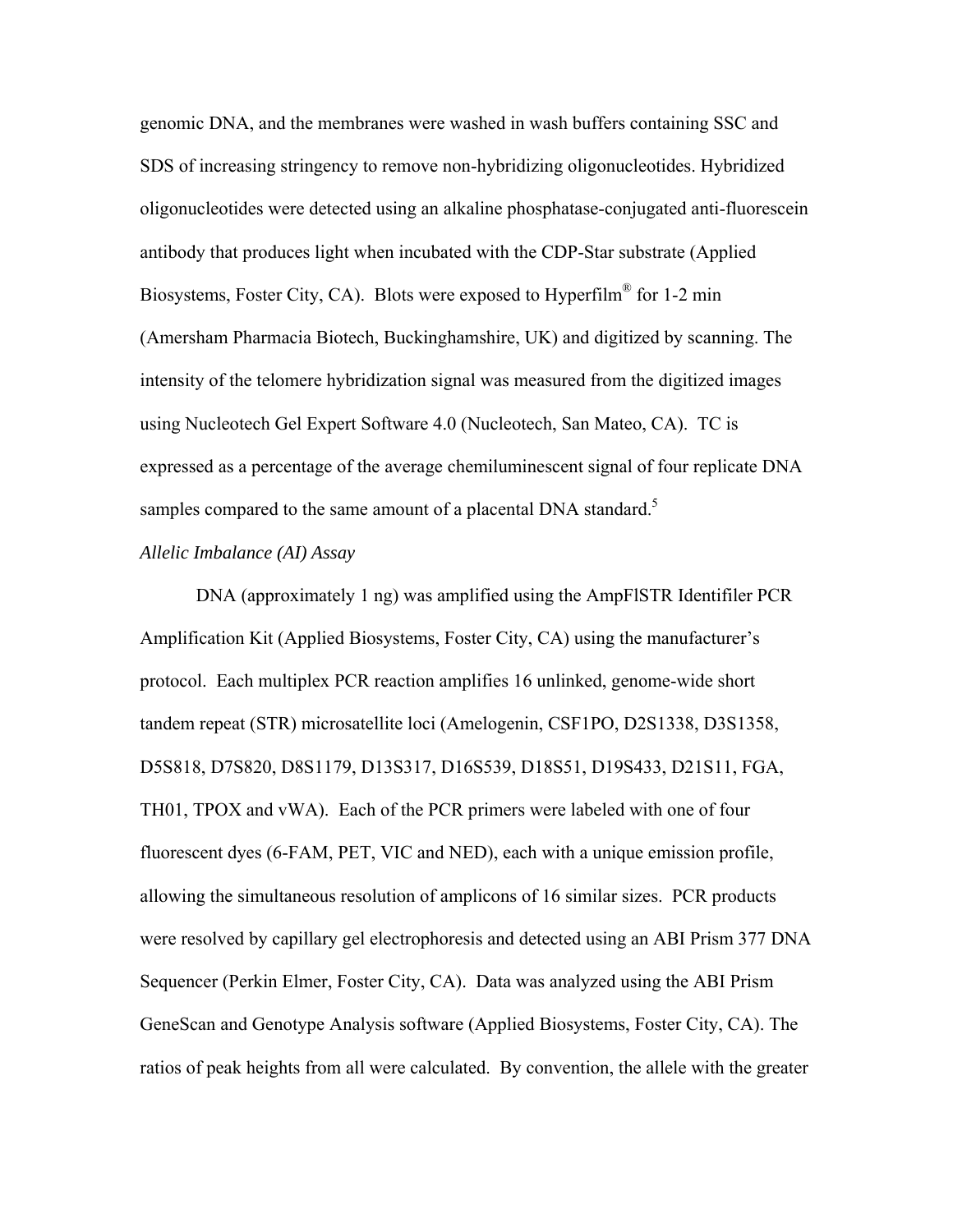fluorescence intensity as the numerator was used, and thus the ratio was always  $\geq 1.0$ , with 1.0 representing the theoretical ratio for normal alleles. Allelic pairs with a ratio of  $\geq$  1.61 were used as an indication of AI.<sup>9</sup>

## *Statistical Analysis*

Statistical analysis was performed using the JMP® statistical package (SAS Institute, Cary, NC) using a significance level of 0.05. The non-parametric Wilcoxon/Kruskal-Wallis Log Rank test was used to determine the comparative distribution of TC and AI (markers of genomic instability) in breast tumor and histologically normal tissues located at 1cm, 3cm, and 5cm from the tumor margins.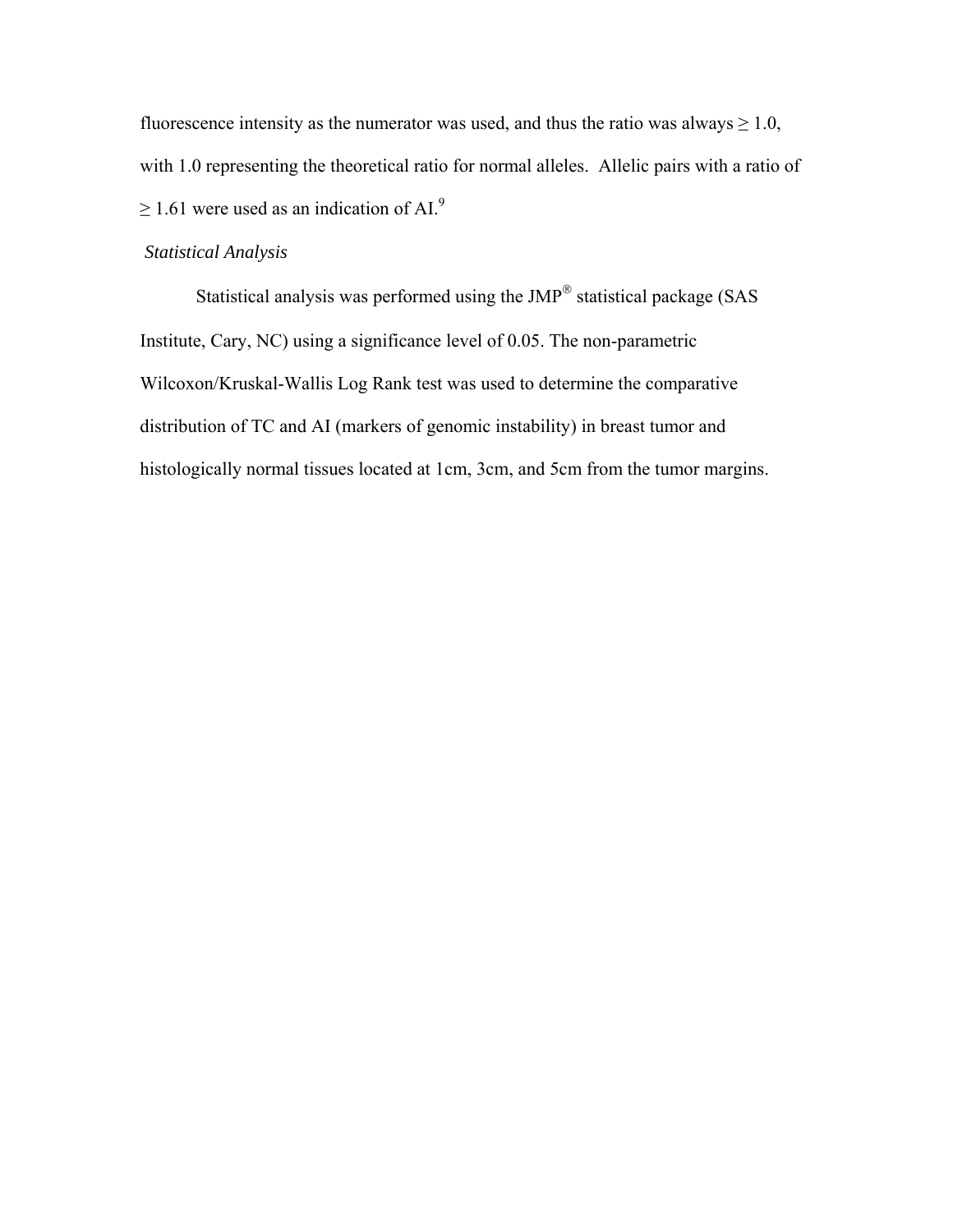## **Results:**

## *Allelic Imbalance Data:* **One Multidirectional Breast Sample**

Allelic imbalance was measured in one multidirectional breast tissue sample set consisting of tumor, matched TA-HN taken at 1,3,5cm in two directions from the tumor margin, and normal contralateral breast tissue. The tumor contained 4 sites of AI. TA-HN tissues at all distances also contained sites of AI, although not as many as within the tumor. There were slightly more sites of AI at 3cm and 5cm in both directions when compared to 1cm. The contralateral breast tissue had 1 site of AI (Figure 1).

| <b>Sample</b>        | AI (A | $\mathbf{A} \mathbf{I}$ ( $\mathbf{B}$ ) |
|----------------------|-------|------------------------------------------|
| Tumor                |       |                                          |
| contralateral breast |       |                                          |
| Dimension 1, 1cm     |       |                                          |
| Dimension 1, 3cm     |       |                                          |
| Dimension 1, 5cm     |       |                                          |
| Dimension 2, 1cm     |       |                                          |
| Dimension 2, 3cm     |       |                                          |
| Dimension 2, 5cm     |       |                                          |



Figure 1: The table summarizes the number of sites with AI as a function of distance and direction. The letters A and B represent tissue taken from opposite ends of tissue excised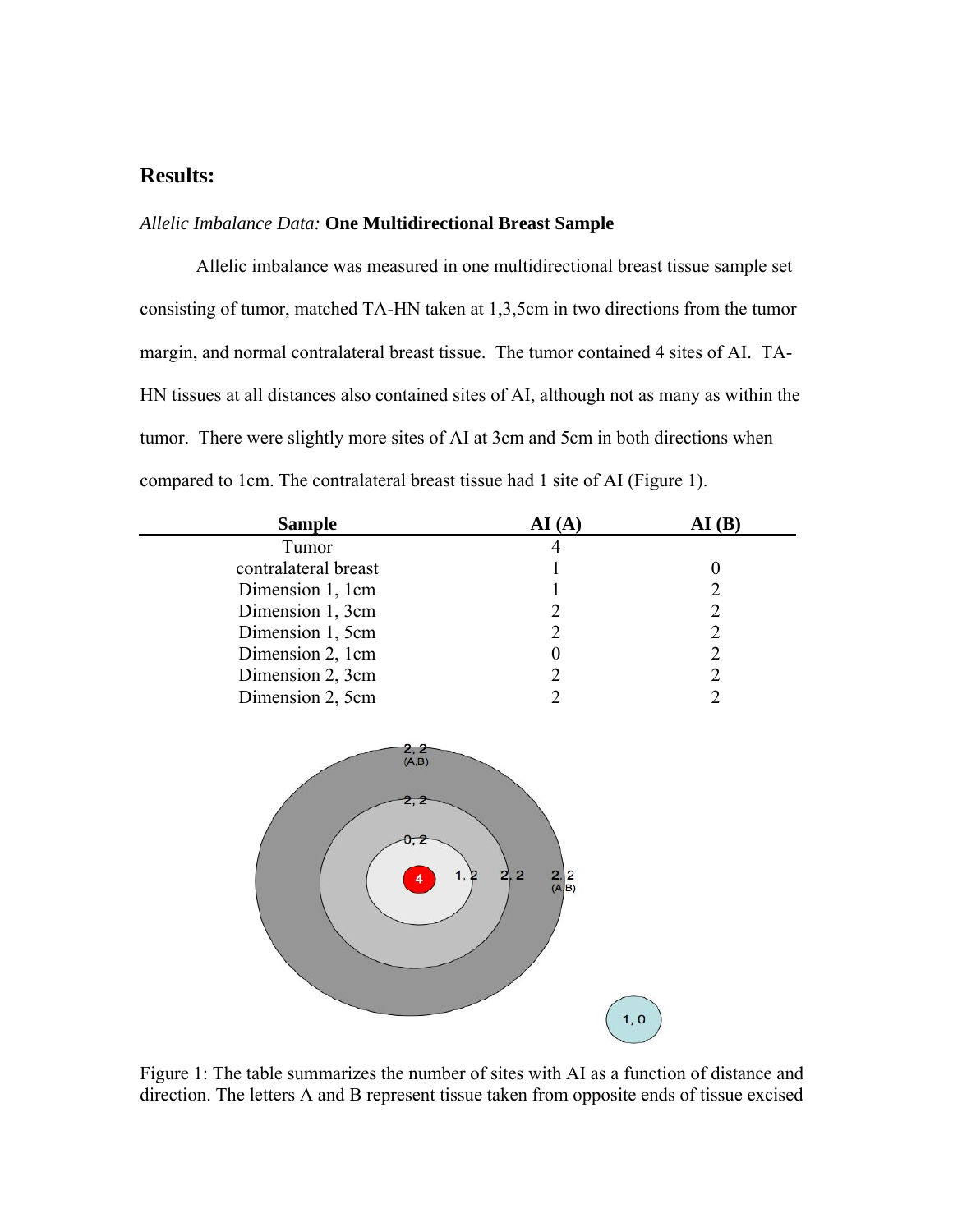at each point (1,3,5cm) along the two dimensions from the tumor. The data is shown as a schematic below the table.

## *Allelic Imbalance Data:* **Six Independent Unidirectional Breast Samples**

Allelic imbalance was measured in six independent sets of breast tumors and their TA-HN taken at 1,3,5 cm in one direction from the margins of the tumors. Mean number of AI for tumors was 3, while all TA-HN tissues were less than 1. There were statistically significant differences in the mean sites of AI between tumor and 1cm ( $p=0.0026$ ), 3cm ( $p=0.0098$ ) and 5cm ( $p=0.0079$ ) TA-HN tissues. However, there was no statistically significant difference amongst the TA-HN tissues.

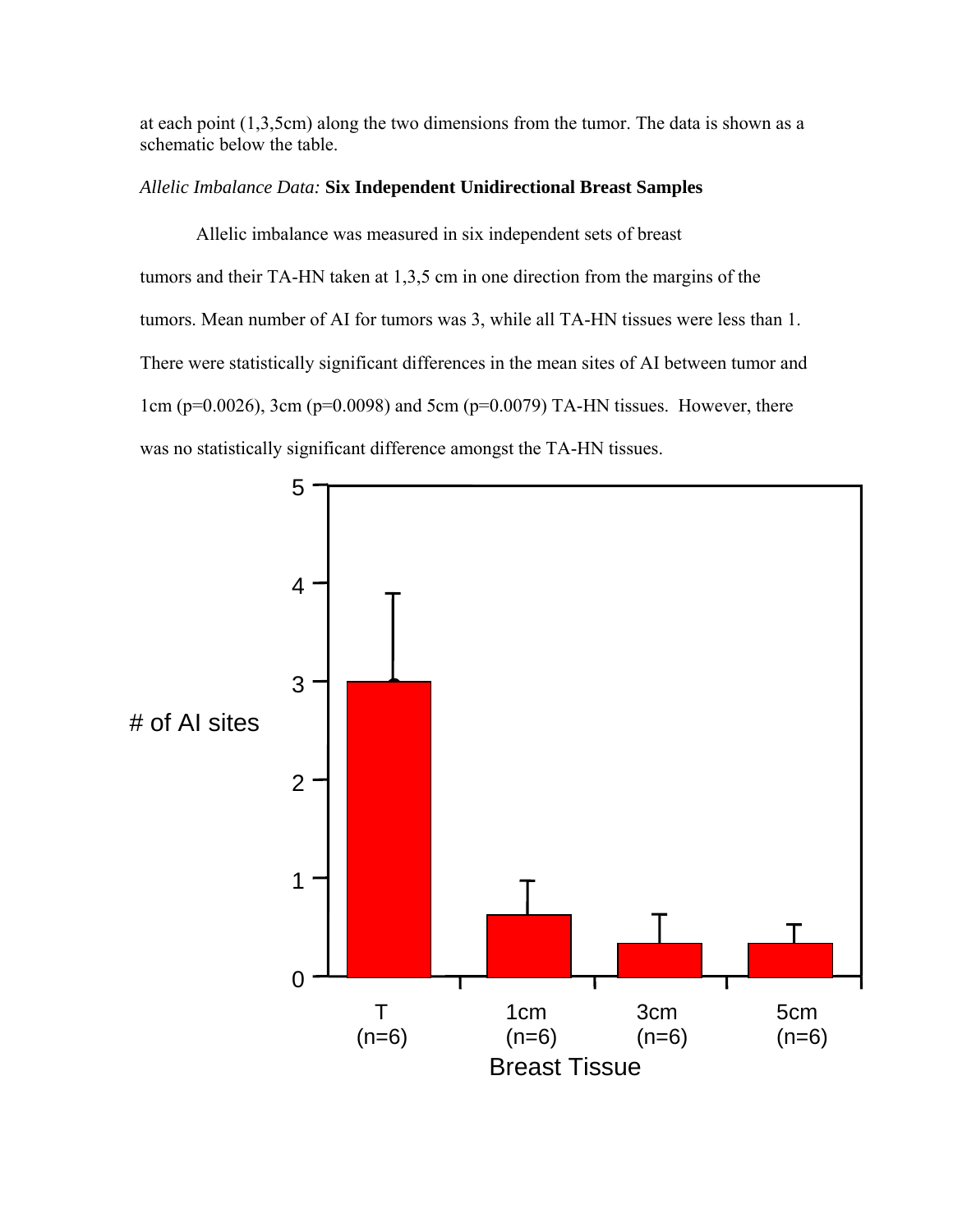Figure 2: Number of AI sites in one directional samples. The tumors have more sites of AI than the TA-HN tissues.  $T =$  tumor. 1,3,5cm are TA-HN tissue taken at these distances. Standard error bars also shown.

## *Allelic Imbalance Data:* **Six Independent Unidirectional Breast Samples**

Conservation of unbalanced alleles in matched tumor (T) and TA-HN breast tissues was measured in six independent breast tissue sets A-F. Two tissue sets (D and E) showed conservation of allelic imbalance in one locus between tumor and TA-HN tissue as seen in Figure 3.



Figure 3: Conservation of unbalanced alleles in matched tumor (T) and tumor-adjacent histologically normal (TA-HN) breast tissues. There are six independent breast tissue sets A-F. Sites of allelic imbalances are indicated by gray boxes; sites of allelic imbalances conserved between tumor and TA-HN tissues are indicated by black boxes. The unlinked chromosomal loci are designated 1-15 and are as following (1) D8S1179, (2) D21S11, (3)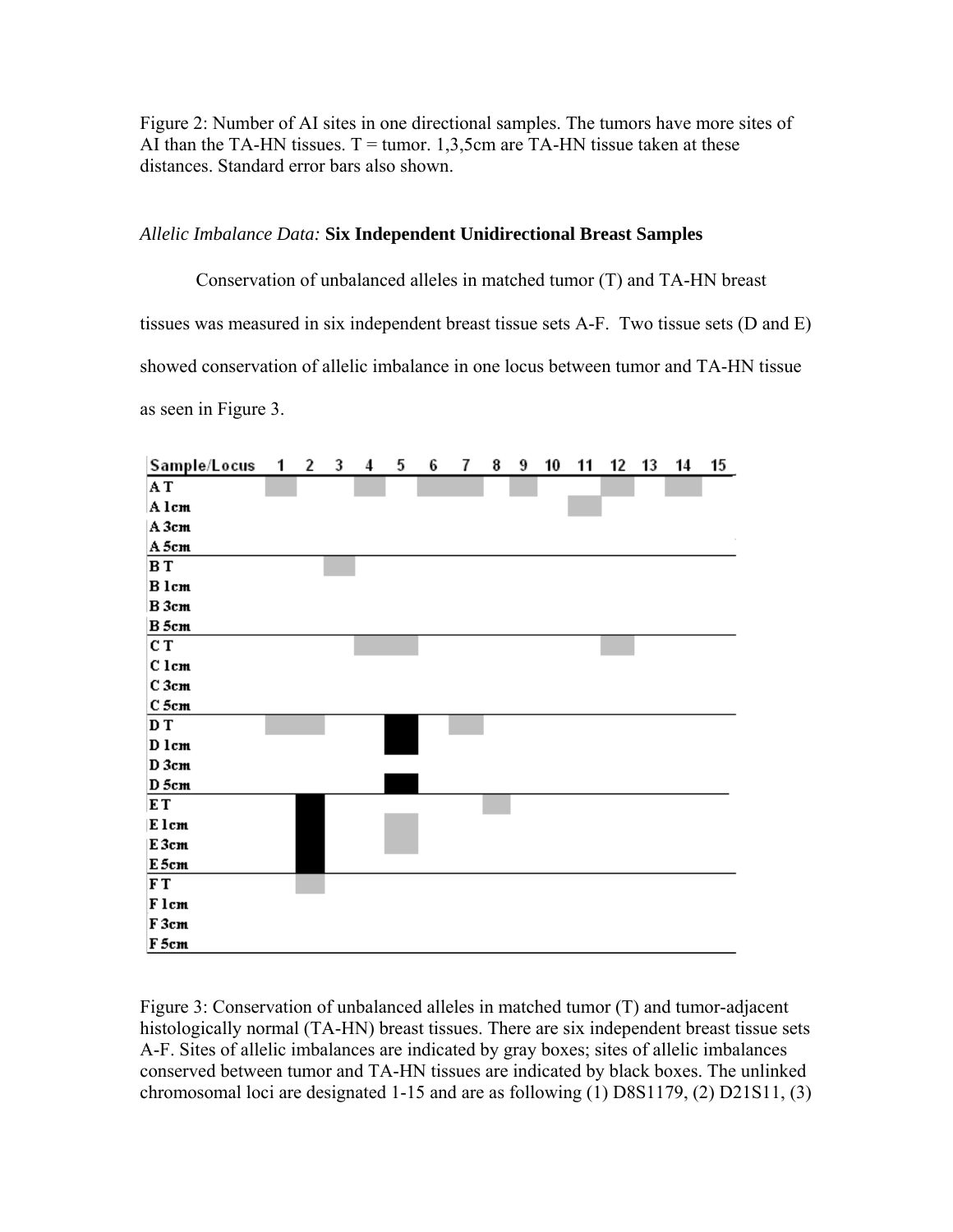D7S820, (4) CSF1PO, (5) D3S1358, (6) TH01, (7) D13S317, (8) D16S539, (9) D2S1338, (10) D19S433, (11) vWA, (12) TPOX, (13) D18S51, (14) D5S818, (15) FGA. Note: homozygous amelogenin (all female samples) is not shown.

## *Telomere Content (TC) Data:* **One Multidirectional Breast Sample**

TC was measured in one multidirectional breast tissue sample set consisting of tumor, matched TA-HN taken at 1,3,5cm in two directions from the tumor margin, and normal contralateral breast tissue. TC in all these locations is nearly equivalent as seen in Figure 4.

| <b>Sample</b>                                                                                      | TC(A) | TC(B) |  |
|----------------------------------------------------------------------------------------------------|-------|-------|--|
| Tumor                                                                                              | 1.09  |       |  |
| contralateral breast                                                                               | 1.14  | 1.04  |  |
| Dimension 1, 1cm                                                                                   | 1.15  | 1.06  |  |
| Dimension 1, 3cm                                                                                   | 1.14  | 1.14  |  |
| Dimension 1, 5cm                                                                                   | 1.19  | 1.15  |  |
| Dimension 2, 1cm                                                                                   | 1.15  | 1.02  |  |
| Dimension 2, 3cm                                                                                   | 1.15  | 1.05  |  |
| Dimension 2, 5cm                                                                                   | 1.18  | 1.15  |  |
| <u>1.14,1.17</u><br>$-15, 1.06$<br>1.18<br>1,15<br>1.09<br>$1.15$<br>$1.02$<br>1,05<br>1.15<br>114 |       |       |  |

 $1.04$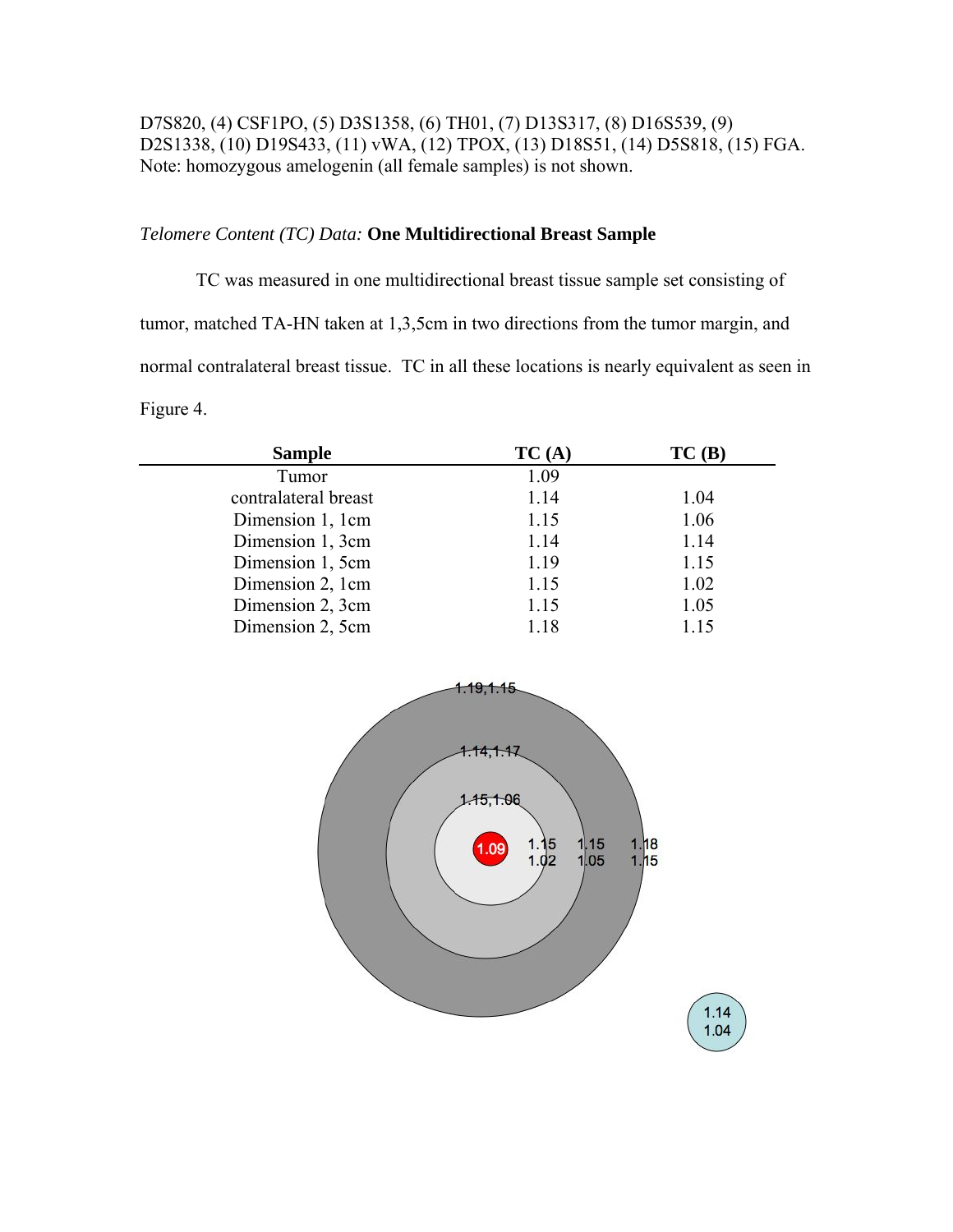Figure 4: The table summarizes the TC as a function of distance and direction. The center red is the tumor. The letters A and B represent TA-HN tissue taken from opposite ends of tissue excised at each point (1,3,5cm) along the two dimensions from the tumor The smaller outer circle is TC values for the normal tissue contralateral breast. The data is shown as a schematic below the table.

#### *Telomere Content Data:* **Six Independent Unidirectional Breast Sample**

Telomere content was measured in six independent sets of breast tumors and their TA-HN taken at 1,3,5 cm in one direction from the margins of the tumors. The distribution for TC for all tissues significantly overlapped and the p values between all were greater than 0.05 as seen in Figure 5. Yet, the p-values are not shown in Figure 5.



Figure 5: Distribution of telomere DNA content (TC) in six independent breast tissue sets. N= 6 for  $T(tumor)$  and TA-HN at 1,3,5cm from tumor. TC is expressed as percentage of TC in placental control. The boxes represent group median (line across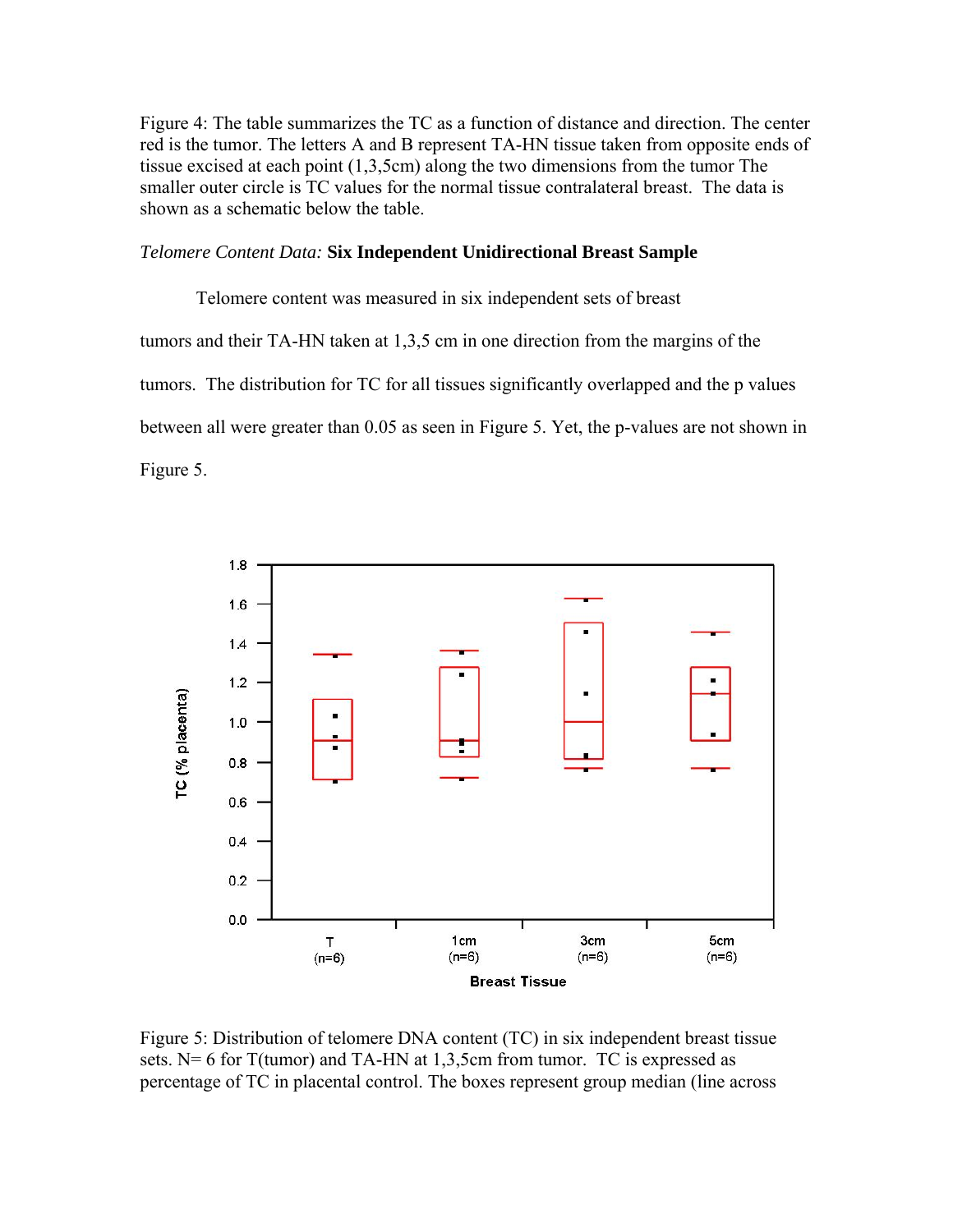middle) and quartiles (25th and 75th percentiles) at its ends. Lines below and above boxes indicate 10th and 90th percentiles.

## **Conclusion/Discussion:**

Genomic Instability is an important event involved in the development and progression of breast carcinoma. In this current study two quantitative markers of genomic instability were assessed, telomere content (TC) and allelic imbalance (AI). Both markers of genomic instability (AI and TC) occur in breast tumors and in adjacent histologically normal tissue. Therefore, it has been hypothesized that fields of cancerization or areas of tumorigenic potential exist around tumors.

Heaphy *et al.* were the first group to investigate genomic instability in TA-HN breast tissue at defined distances of 1cm and 5cm from surgical tumor margins and hence within the field affected by cancerization. They concluded that genomic instability in these tissues was a function of distance from the tumor margin, and the extent of genomic instability decreased with increasing distance from the tumor margin. However, in their study only TA-HN breast tissue taken in one direction from a tumor's margin was explored. Therefore, the purpose of this current study was to further investigate the extent and spatial distribution of genomic instability in tumors and their matched TA-HN tissues by looking in more than one direction and at an additional distance point of 3cm from a tumor margin.

Originally, I had hypothesized that telomere DNA content (TC) in tumor adjacent-histologically normal (TA-HN) breast tissues at 1cm, 3cm, and 5cm in more than one direction from a tumor margin would define a field of increasing TC with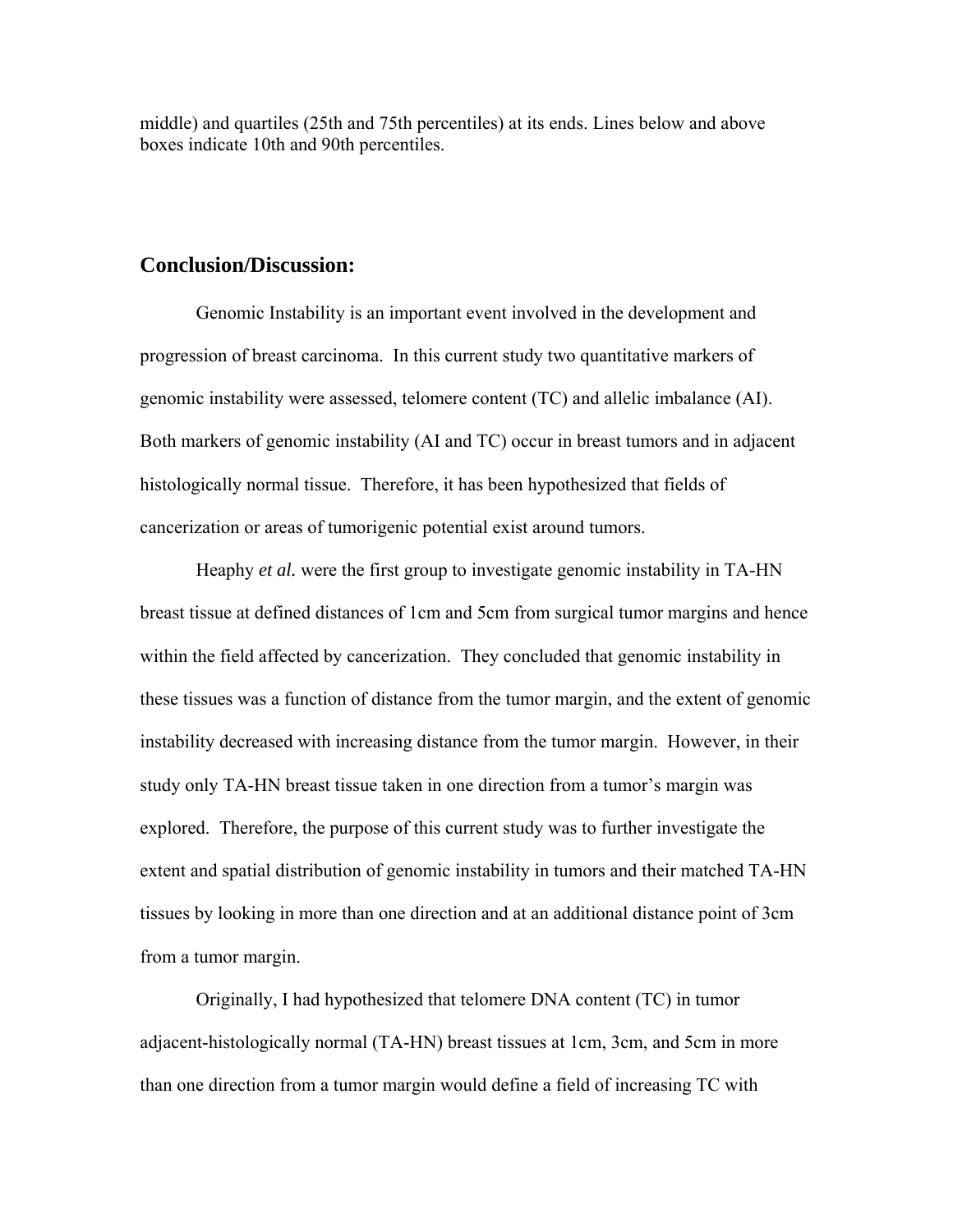increasing distance from the tumor margin. Similarly, for allelic imbalance (AI) I had hypothesized that TA-HN 5cm tissue would be significantly different (low extent of AI) when compared to the 1cm, 3cm, and tumor tissues.

In this study we were able to procure one multidirectional breast tissue sample set that showed four sites of AI in the tumor TA-HN tissues at all distances (1,3,and 5cm) also had sites of AI, although not as many as the tumor. This data is consistent with the fact that there is increased inherent genomic instability within tumors. For this patient contralateral breast tissue was available and had one site of AI. Overall, this data is not entirely consistent with what Heaphy *et al.* had found in previous studies as they showed AI similarities between tumor and 1cm TA-HN tissues. The telomere content (TC) in the one multidirectional breast tissue sample set was nearly equivalent in the tumor and matched TA-HN tissues at all distances (1,3,5cm) from the tumor margin. In addition we measured in this study was AI in six independent sets of breast tumors and their TA-HN taken at 1,3,5 cm in one direction from the margins of the tumors. Data from this study showed that on average tumors had significantly more sites of AI when compared to their matched TA-HN tissues at any distance from the tumor margin. With regard to the 1cm distance from the tumor margin, this data does not correlate with previous studies, which showed AI similarities between tumor and TA-HN at 1 cm. In addition, data from this current analysis showed no difference in AI in TA-HN tissues at 1,3,and 5cm.

Telomere Content was measured in one multidirectional sample set. There was no difference in TC between tumor, TA-HN, or contralateral tissues. The same was true for the six unidirectional breast tumors and TA-HN tissues analyzed in this study. There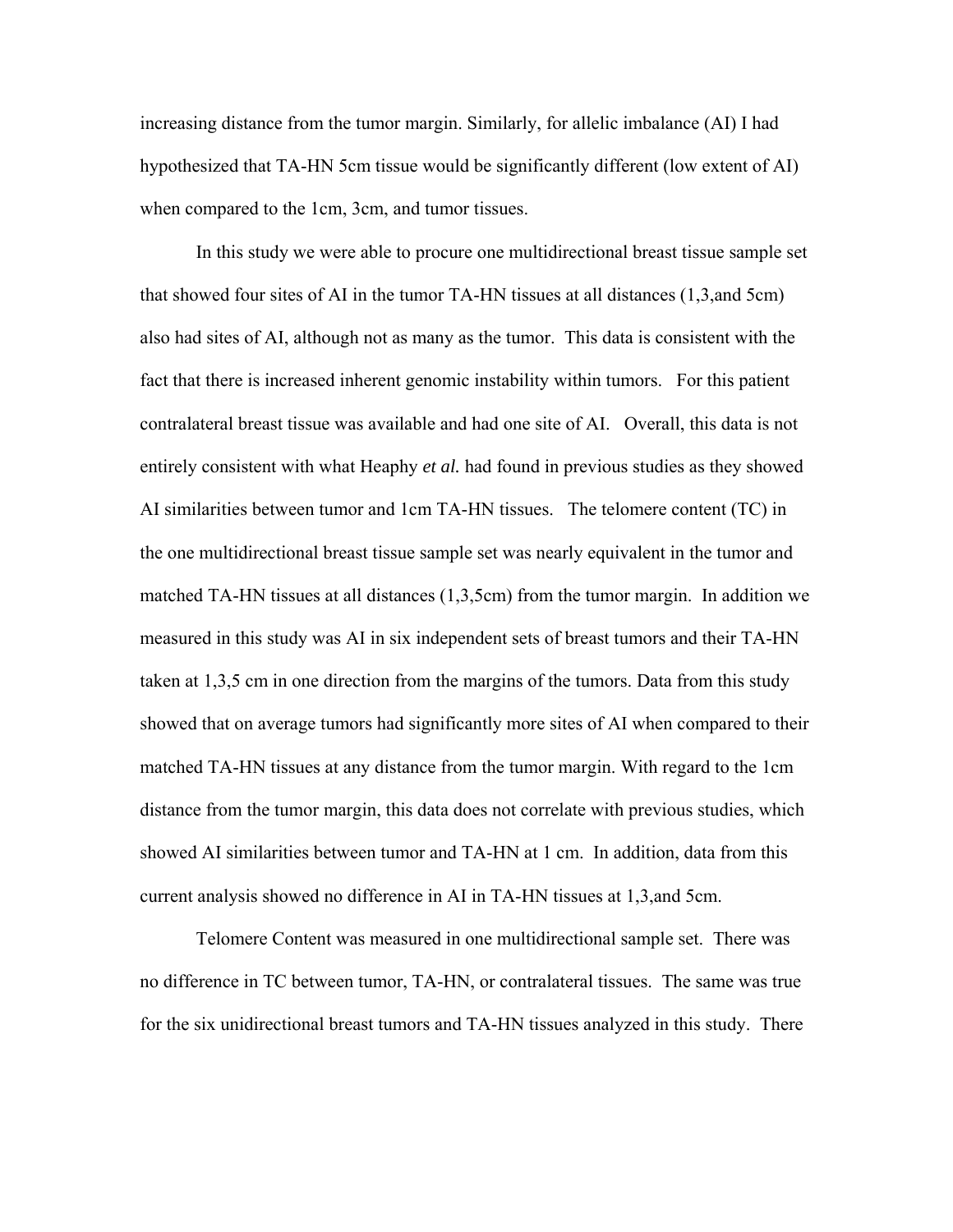was no statistical difference in TC for these tissues. As with AI, these data are not in agreement with previous studies by Heaphy *et al.*

There were some major limitations in this study. First, for the multidirectional study our lab was able to obtain only one breast tissue set from a single patient. As a result, an accurate comparative analysis of genomic instability in a multidirectional field around breast tumors was limited and not amenable to statistical assessment. Also, in the investigation of the six unidirectional breast tissue sets there was considerable variability in TC values in all samples. In addition, I had to use high standard deviation cutoffs to include data in this TC analysis study. While this variability could be due to experimental errors, the overall agreement with our previously reported data was low.

However, despite the limitations of this study, the overall concept of the project is still worthy of further investigation. There is potentially practical and clinically important information to be gained. For example, from a surgical perspective it would be useful to have excision margins that were truly free of any cancerous potential. Genetically aberrant areas around breast tumors may leave a risk for local recurrence, which occurs in up to 22% of patients receiving conservative treatment for small invasive and non-invasive breast cancer.<sup>10</sup> The concept of this project aims to complement standard histology with molecular testing for genomic instability for field cancerized breast tissue. Consequently, a better understanding as well as detection of areas of genomic instability in TA-HN breast tissue may allow for better diagnosis, treatments, and overall survival for patients with breast carcinoma.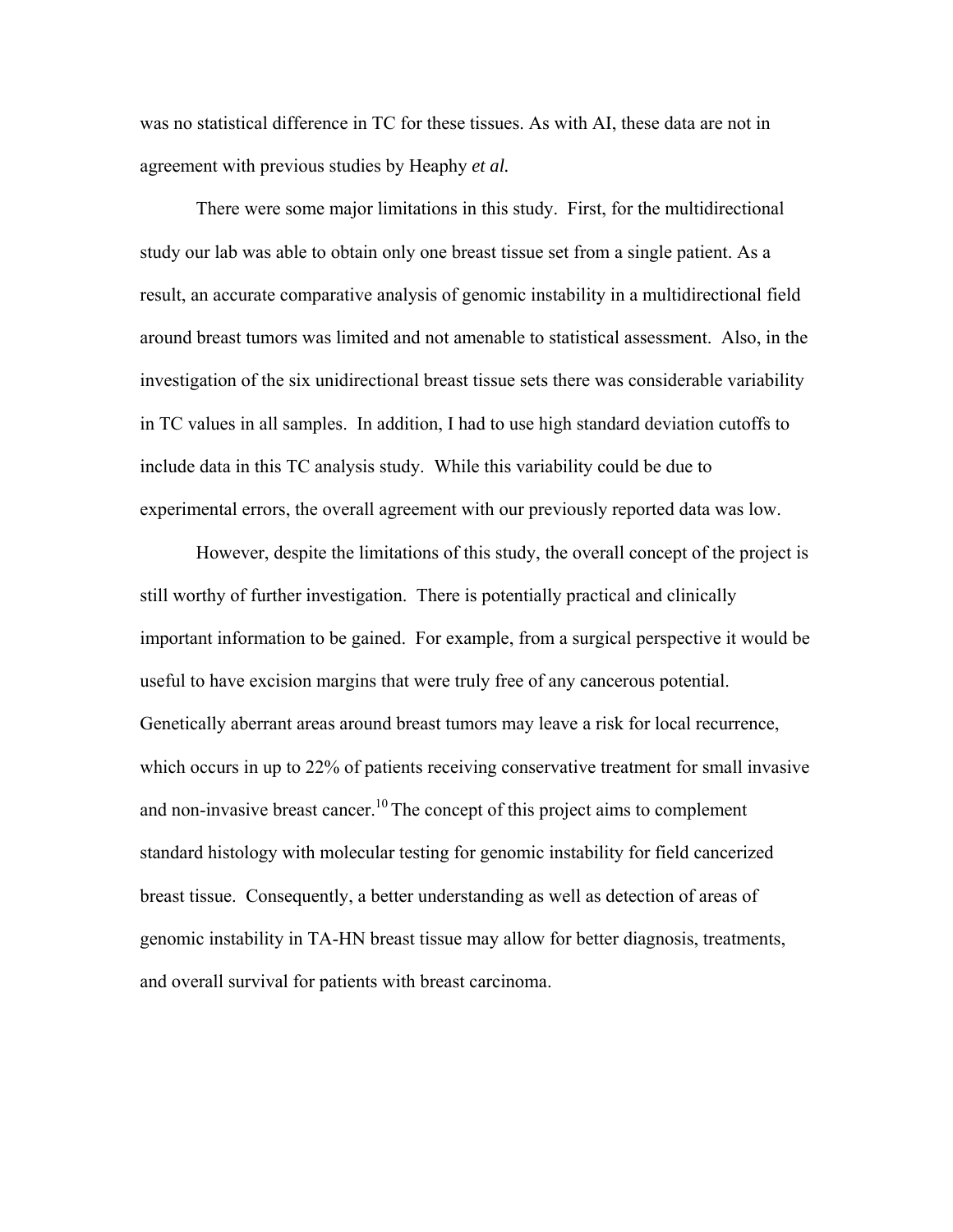# **Acknowledgments**

 I would like to thank my mentors Dr. Jeffrey Griffith and Dr. Marco Bisoffi for the opportunity to work on this project in their laboratory. With their support and guidance I was able to complete this project and learn about a topic that is very relevant to medicine. An extra special thanks goes to Christopher Heaphy, who has been with me on the project at every step**.** He was a huge help and was always available for support and guidance. Without him my research experience would not have been so rich. Also, I'd like to thank Dr. Nancy Joste and Myra Zucker from the UNM Department of Pathology for providing breast tissue specimens.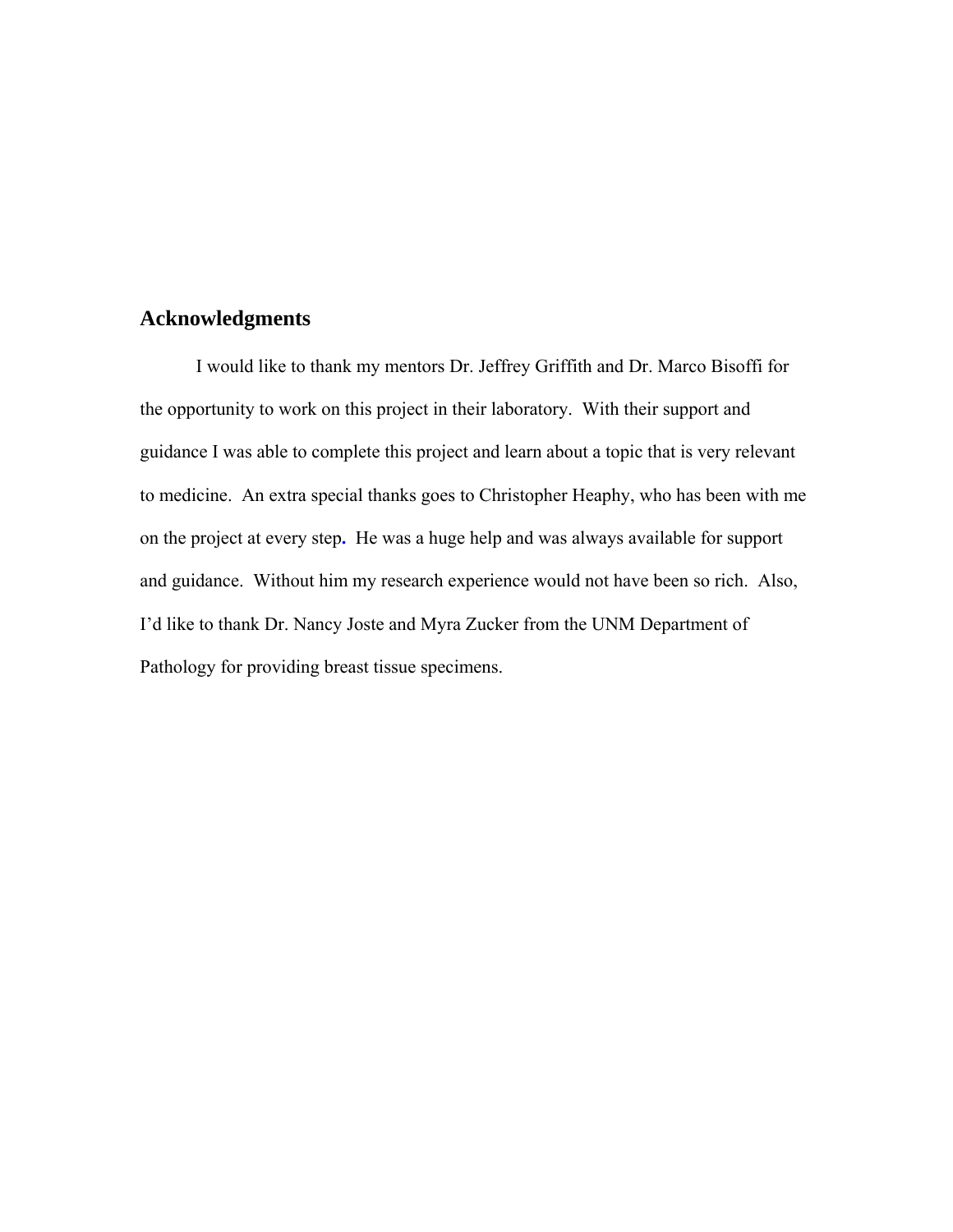## **References**

- 1. Hackett JA, Feldser DM, Greider CW. Telomere dysfunction increases mutation rate and genomic instability. Cell 2001; 106:275-286.
- 2. Maser RS, DePinho RA. Telomeres and the DNA damage response: why the fox is guarding the henhouse. DNA Repair (Amst) 2004; 3:979-988.
- 3. Albertson DG, Collins C, McCormick F, Gray JW. Chromosome aberrations in solid tumors. Nat Genet 2003; 34:369-376.
- 4. Griffith JK, Bryant JE, Fordyce CA, Gilliland FD, Joste NE, Moyzis RK. Reduced telomere DNA content is correlated with genomic instability and metastasis in invasive human breast carcinoma. Breast Cancer Res Treat 1999; 54:59-64.
- 5. Heaphy CM, Bisoffi M, Fordyce CA, Haaland-Pullus CM, Hines, WC, Joste NE, Griffith JK. Telomere DNA content and allelic imbalance demonstrate field cancerization in histologically normal tissue adjacent to breast tumors. Int J Cancer 2006; 119:108-16.
- 6. Larson PS, de las Morenas A, Bennett SR, Cupples LA, Rosenberg CL. Loss of heterozygosity or allele imbalance in histologically normal breast epithelium is